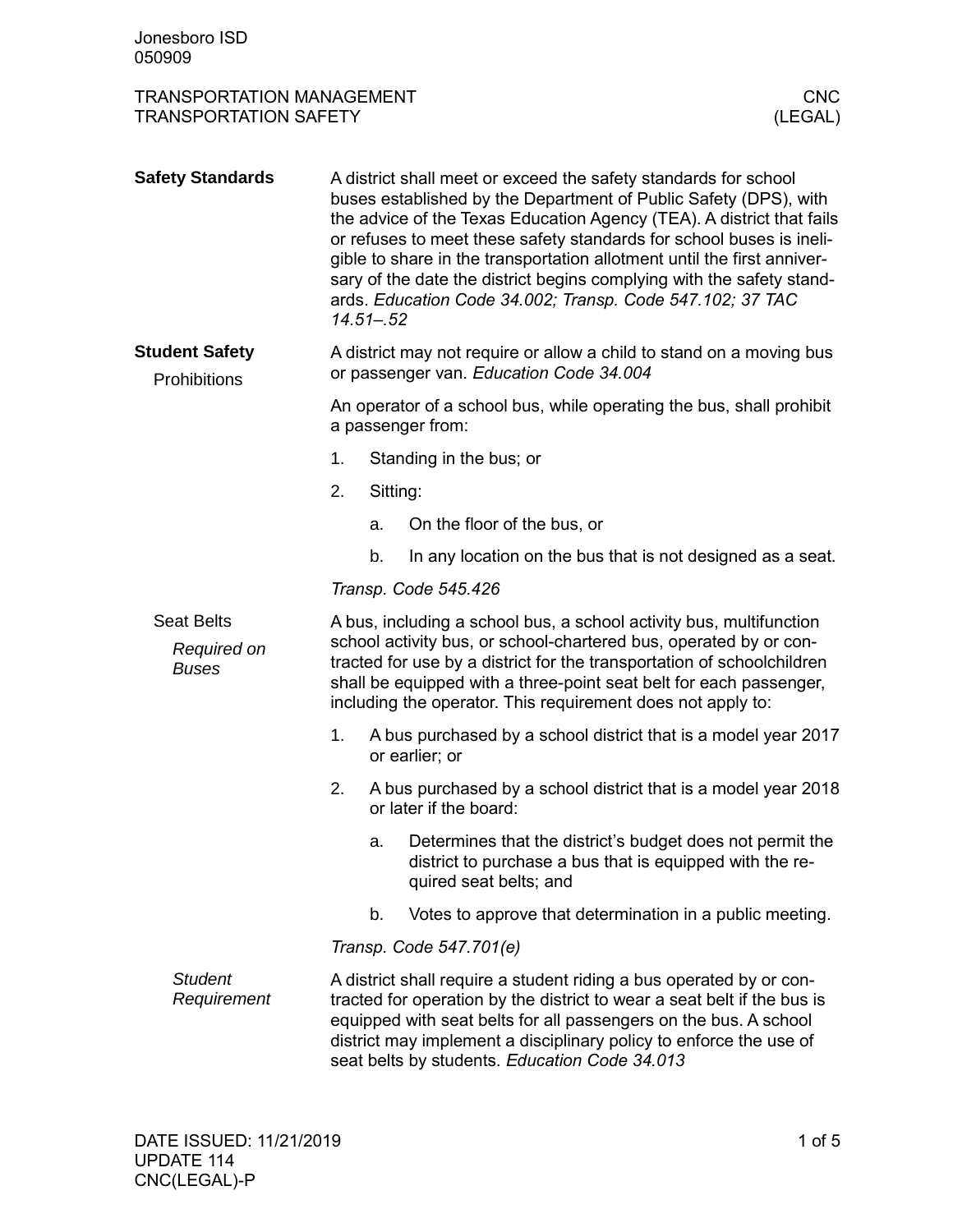## TRANSPORTATION MANAGEMENT CNC TRANSPORTATION SAFETY

| Donations                                                           | A board shall consider any offer made by a person to donate three-<br>point seat belts or money for the purchase of three-point seat belts<br>for a district's school buses. A board may accept or decline the of-<br>fer after adequate consideration.                                                                                                                                                                                                                                                                                                                                                                                                                                                      |
|---------------------------------------------------------------------|--------------------------------------------------------------------------------------------------------------------------------------------------------------------------------------------------------------------------------------------------------------------------------------------------------------------------------------------------------------------------------------------------------------------------------------------------------------------------------------------------------------------------------------------------------------------------------------------------------------------------------------------------------------------------------------------------------------|
|                                                                     | A board may acknowledge a person who donates three-point seat<br>belts or money for the purchase of three-point seat belts for a<br>school bus by displaying a small, discreet sign on the side or back<br>of the bus recognizing the person who made the donation. The<br>sign may not serve as an advertisement for the person who made<br>the donation.                                                                                                                                                                                                                                                                                                                                                   |
|                                                                     | Education Code 34.014                                                                                                                                                                                                                                                                                                                                                                                                                                                                                                                                                                                                                                                                                        |
| <b>School Bus</b><br><b>Emergency</b><br><b>Evacuation Training</b> | Pursuant to the safety standards established by DPS under Educa-<br>tion Code 34.002, each school district may conduct a training ses-<br>sion for students and teachers concerning procedures for evacuat-<br>ing a school bus during an emergency. A district that chooses to<br>conduct a training session is encouraged to conduct the school bus<br>emergency evacuation training session in the fall of the school<br>year. "Fall" is defined as July 1 to December 31. The district is also<br>encouraged to structure the training session so that the session<br>applies to school bus passengers, a portion of the session occurs<br>on a school bus, and the session lasts for at least one hour. |
|                                                                     | The training must be based on the recommendations of the most<br>recent edition of the National School Transportation Specifications<br>and Procedures, as adopted by the National Congress on School<br>Transportation, or a similar school transportation safety manual.                                                                                                                                                                                                                                                                                                                                                                                                                                   |
|                                                                     | Immediately before each field trip involving transportation by<br>school bus, a district is encouraged to review school bus emer-<br>gency evacuation procedures with the school bus passengers, in-<br>cluding a demonstration of the school bus emergency exits and the<br>safe manner to exit.                                                                                                                                                                                                                                                                                                                                                                                                            |
|                                                                     | Not later than the 30th day after the date that a school district com-<br>pletes a training session, the district shall provide DPS with a rec-<br>ord certifying the district's completion of the training.                                                                                                                                                                                                                                                                                                                                                                                                                                                                                                 |
|                                                                     | Note:<br>The Reporting of School Bus Evacuation Training form <sup>1</sup><br>is available on the DPS website.                                                                                                                                                                                                                                                                                                                                                                                                                                                                                                                                                                                               |

*Education Code 34.0021; 37 TAC 14.54*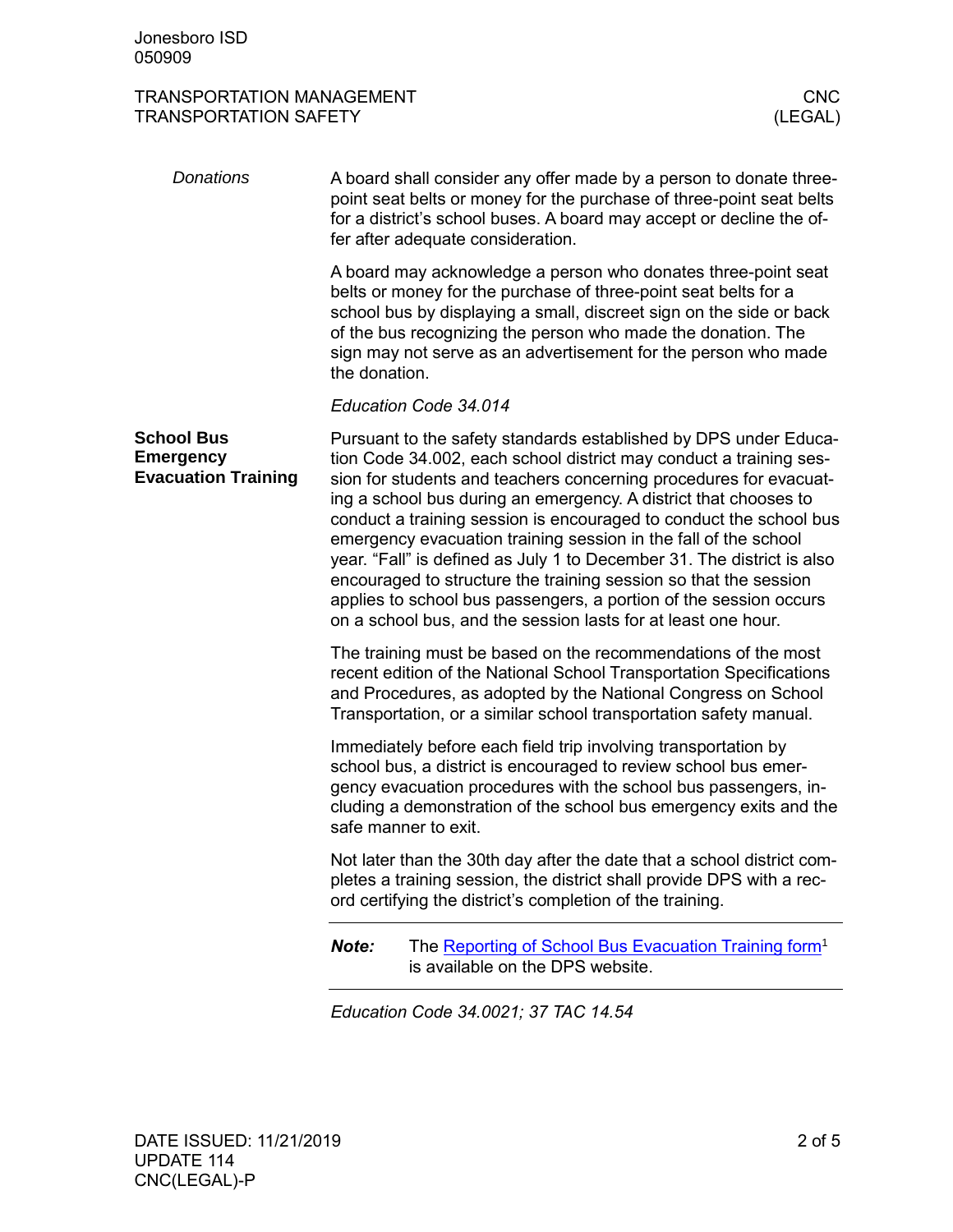| <b>TRANSPORTATION MANAGEMENT</b> |         |
|----------------------------------|---------|
| <b>TRANSPORTATION SAFETY</b>     | (LEGAL) |

| <b>Wireless</b><br><b>Communication</b><br><b>Devices</b> | An operator commits an offense if the operator uses a portable<br>wireless communication device to read, write, or send an electronic<br>message while operating a motor vehicle unless the vehicle is                                                                                                                                                                                                                                                                                                                                                                               |  |  |  |
|-----------------------------------------------------------|--------------------------------------------------------------------------------------------------------------------------------------------------------------------------------------------------------------------------------------------------------------------------------------------------------------------------------------------------------------------------------------------------------------------------------------------------------------------------------------------------------------------------------------------------------------------------------------|--|--|--|
| <b>General Rule</b>                                       | stopped. Transp. Code 545.4251(b)<br>An operator may not use a wireless communication device while<br>operating a motor vehicle within a school crossing zone or on the<br>property of a public elementary, middle, junior high, or high school<br>served by a school crossing zone, during the time a reduced speed<br>limit is in effect for the school crossing zone, unless:                                                                                                                                                                                                     |  |  |  |
| <b>School Property</b>                                    |                                                                                                                                                                                                                                                                                                                                                                                                                                                                                                                                                                                      |  |  |  |
|                                                           | 1.<br>The vehicle is stopped; or                                                                                                                                                                                                                                                                                                                                                                                                                                                                                                                                                     |  |  |  |
|                                                           | 2.<br>The wireless communication device is used with a hands-free<br>device.                                                                                                                                                                                                                                                                                                                                                                                                                                                                                                         |  |  |  |
|                                                           | Transp. Code 545.4252                                                                                                                                                                                                                                                                                                                                                                                                                                                                                                                                                                |  |  |  |
|                                                           | An operator may not use a wireless communication device while<br>operating a school bus or passenger bus with a minor passenger<br>on the bus unless the bus is stopped. This provision does not apply<br>to an operator of a school bus or passenger bus using a wireless<br>communication device in the performance of the operator's duties<br>as a bus driver and in a manner similar to using a two-way radio.<br>Transp. Code 545.425(c), (e-1)                                                                                                                                |  |  |  |
| <b>Definitions</b>                                        | "Hands-free device" means speakerphone capability, a telephone<br>attachment, or another function or other piece of equipment, re-<br>gardless of whether permanently installed in or on a wireless com-<br>munication device or in a motor vehicle, that allows use of the wire-<br>less communication device without use of either of the operator's<br>hands, except to activate or deactivate a function of the wireless<br>communication device or hands-free device. The term includes<br>voice-operated technology and a push-to-talk function. Transp.<br>Code 545.425(a)(1) |  |  |  |
|                                                           | "Electronic message" means data that is read from or entered into<br>a wireless communication device for the purpose of communicating<br>with another person. Transp. Code 545.4251(a)(1)                                                                                                                                                                                                                                                                                                                                                                                            |  |  |  |
| <b>Disruption of</b><br><b>Transportation</b>             | Any person other than a primary or secondary grade student who<br>intentionally disrupts, prevents, or interferes with the lawful trans-<br>portation of students to and from school on a vehicle owned or op-<br>erated by a district or to or from activities sponsored by a school on<br>a vehicle owned and/or operated by a district shall be guilty of a<br>misdemeanor. It is an exception to the application of the offense<br>that, at the time the person engaged in the prohibited conduct, the<br>person was younger than 12 years of age. Education Code 37.126         |  |  |  |
|                                                           |                                                                                                                                                                                                                                                                                                                                                                                                                                                                                                                                                                                      |  |  |  |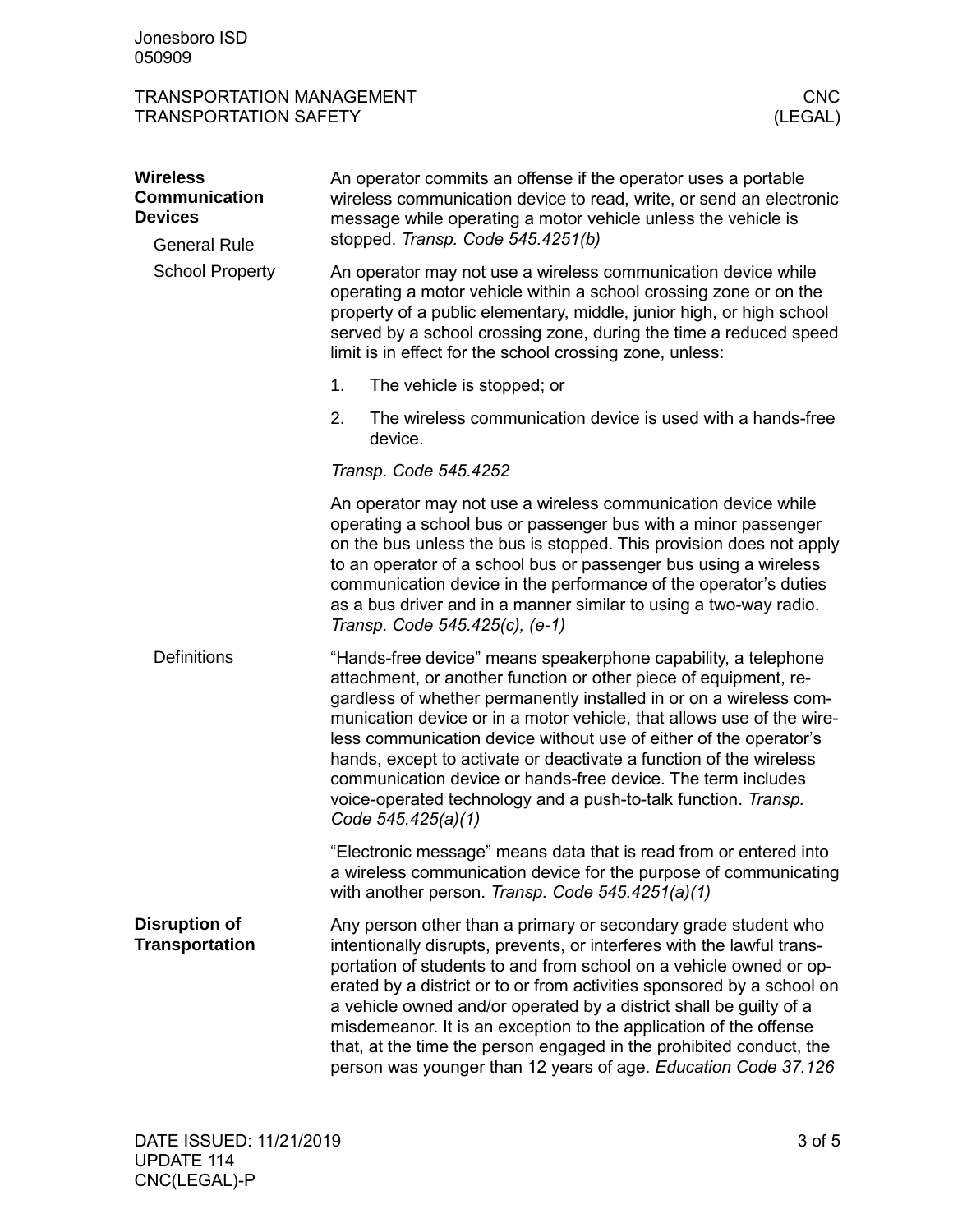| <b>TRANSPORTATION MANAGEMENT</b><br><b>CNC</b><br><b>TRANSPORTATION SAFETY</b><br>(LEGAL) |                                                                                                                                                                                                                                      |                                                                                                                                                                                                                                                                                                                                                           |  |
|-------------------------------------------------------------------------------------------|--------------------------------------------------------------------------------------------------------------------------------------------------------------------------------------------------------------------------------------|-----------------------------------------------------------------------------------------------------------------------------------------------------------------------------------------------------------------------------------------------------------------------------------------------------------------------------------------------------------|--|
| <b>Exhibition of Firearm</b>                                                              |                                                                                                                                                                                                                                      | For information regarding offenses pertaining to firearms on buses,<br>see GKA(LEGAL).                                                                                                                                                                                                                                                                    |  |
| <b>Accident Reports</b><br>Notice to DPS                                                  | A district shall provide DPS written notification of any accident di-<br>rectly or indirectly involving a school bus operated by or for the dis-<br>trict that bears advertising or another paid announcement. 37 TAC<br>14.65(a)(2) |                                                                                                                                                                                                                                                                                                                                                           |  |
|                                                                                           | Notice must be received not more than five days from the date of<br>the accident and shall include the following:                                                                                                                    |                                                                                                                                                                                                                                                                                                                                                           |  |
|                                                                                           | 1.                                                                                                                                                                                                                                   | The name and address of the owner of the school bus;                                                                                                                                                                                                                                                                                                      |  |
|                                                                                           | 2.                                                                                                                                                                                                                                   | The name and driver's license number of the school bus oper-<br>ator;                                                                                                                                                                                                                                                                                     |  |
|                                                                                           | 3.                                                                                                                                                                                                                                   | The date of the accident;                                                                                                                                                                                                                                                                                                                                 |  |
|                                                                                           | 4.                                                                                                                                                                                                                                   | The city or county where the accident occurred; and                                                                                                                                                                                                                                                                                                       |  |
|                                                                                           | 5.                                                                                                                                                                                                                                   | The investigating police agency.                                                                                                                                                                                                                                                                                                                          |  |
|                                                                                           |                                                                                                                                                                                                                                      | 37 TAC 14.65(c)                                                                                                                                                                                                                                                                                                                                           |  |
|                                                                                           |                                                                                                                                                                                                                                      | Notices to DPS may be delivered by facsimile, electronic mail, or<br>mailed to School Bus Transportation, Texas Department of Public<br>Safety, P.O. Box 4087, Austin, TX 78773-0525. 37 TAC 14.65(d)                                                                                                                                                     |  |
| Notice to TEA                                                                             |                                                                                                                                                                                                                                      | A district shall report annually to TEA the number of accidents in<br>which its buses were involved in the past year in a manner pre-<br>scribed by the commissioner of education. A district shall file the<br>annual report to TEA only in the period beginning July 1 and ending<br>July 31 and shall include the following information in the report: |  |
|                                                                                           | 1.                                                                                                                                                                                                                                   | The total number of bus accidents;                                                                                                                                                                                                                                                                                                                        |  |
|                                                                                           | 2.                                                                                                                                                                                                                                   | The date each accident occurred;                                                                                                                                                                                                                                                                                                                          |  |
|                                                                                           | 3.                                                                                                                                                                                                                                   | The type of bus, as specified in 19 Administrative Code<br>61.1028(a), involved in each accident;                                                                                                                                                                                                                                                         |  |
|                                                                                           | 4.                                                                                                                                                                                                                                   | Whether the bus involved in each accident was equipped with<br>seat belts and, if so, the type of seat belts;                                                                                                                                                                                                                                             |  |
|                                                                                           | 5.                                                                                                                                                                                                                                   | The number of students and adults involved in each accident;                                                                                                                                                                                                                                                                                              |  |
|                                                                                           | 6.                                                                                                                                                                                                                                   | The number and types of injuries that were sustained by the<br>bus passengers in each accident; and                                                                                                                                                                                                                                                       |  |
|                                                                                           | 7.                                                                                                                                                                                                                                   | Whether the injured passengers in each accident were wear-<br>ing seat belts at the time of the accident and, if so, the type of<br>seat belts.                                                                                                                                                                                                           |  |